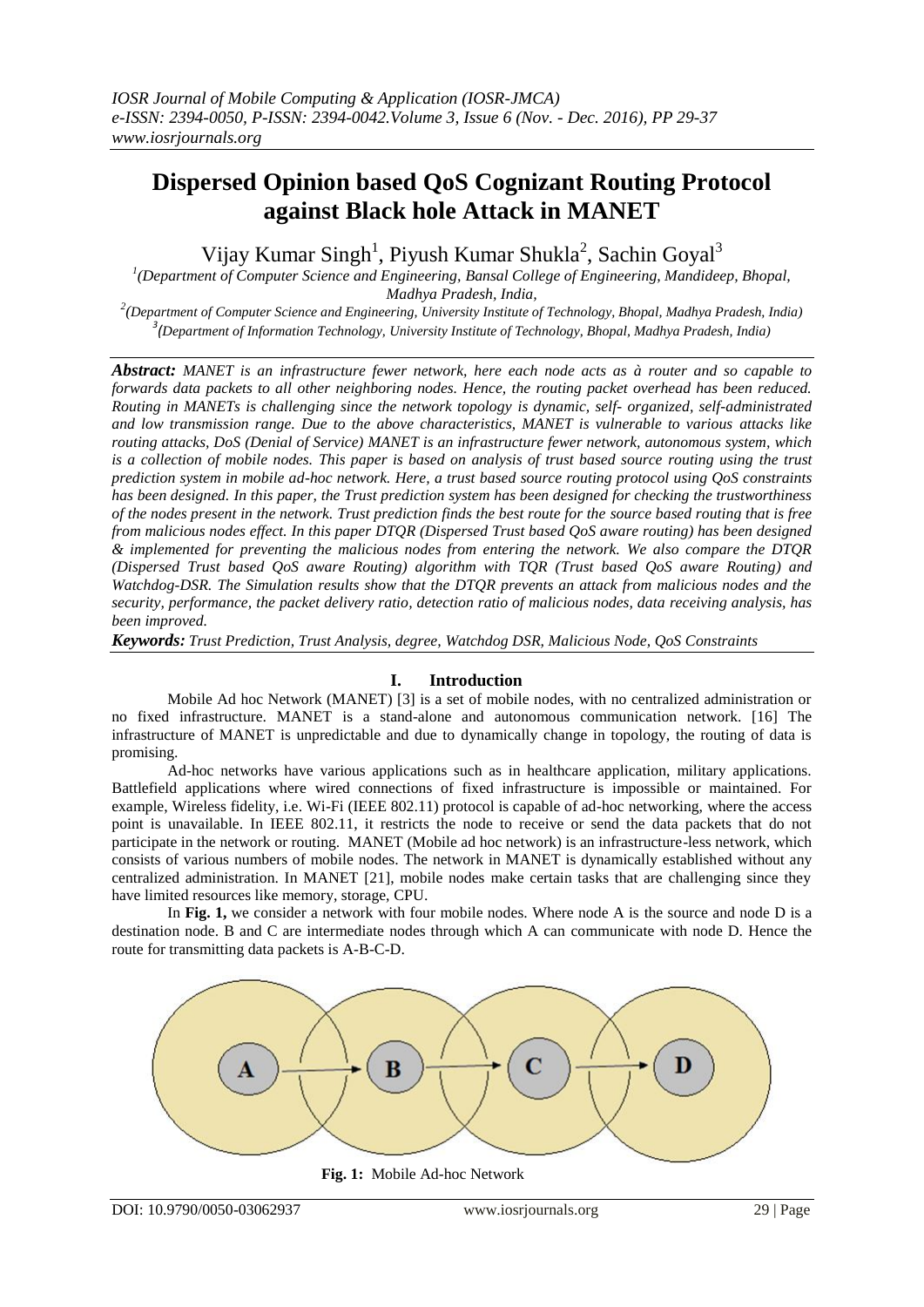### **Various Trusts used in the Models**

Every node contains a pair of public and private keys in Public Key Infrastructure. Public keys are common that is dispersed to all nodes evenly. But private key is known only to the node, no other node can access that key that is required for providing security to the system. In Digital Signatures, the Certificate Authority (CA) is used for distributing the public keys and private keys to the sender and receiver for checking the authentication of certificates.

MOCA [23] (Mobile Certificate Authorities) is a technique in which CA (Certificate Authority) is Dispersed over some nodes that are specially chosen through their physical features and their security. In the MOCA protocol, node requires a certificate and sends requests for certification, i.e. CRQ (Certification Request) packets to MOCA, and then MOCA responds to CRQ packet with CREP (Certification Reply) which consist of a fractional signature. The node constructs a complete signature using a number of CREP packets. CREQ packets are same as RREQ packets and CREP packets are same as RREP packets. The drawback of MOCA is the overhead of number of fractional signature and the delay for generating a complete signature.

A trust model is implemented for MANET, in which each and every node signs in certificates of other nodes [25]. Transitive trust is required in this trust model. If P trusts Q, and Q trusts S, then P will also trust S. The chain of certificates is followed in which nodes authenticate the message. When various nodes lie between the sender and receiver, an attacker must have to compromise a node in each and every path so that the network gets compromised. But, the network limits the certificate's length for the nodes such that an attacker cannot enter the network easily.

Certificate authority [24] invalidates the certificate for public key of a node when a node gets compromised. Hence a mechanism is required that can prevent attacker from invalidating the keys. But this problem is more complicated than the key management problem. A mechanism can be followed where the block list of nodes and information related to the invalidation of certificates of nodes can be broadcasted to nodes in the network when invalidation of certificates occurs. But, the broadcasting is limited such that no attacker other than nodes of the network may receive this information.

Intrusion is defined as a set of events to alter or compromise the availability, integrity, confidentiality of resources or unauthorized activities in a network. An IDS [25] is a system that detects and gives alert on various misbehaviors in a network or system. The proactive routing solutions alone are not enough to prevent from the intrusion, attacks. Hence IDS [25] was implemented.

**In Fig 2** Direct Trust has been explained, **Fig 2** shows that node C wants the trust degree of node B, but link directly from node C to node B is unavailable. Node C indirectly inherits the trust of node B through node A. This trust is known as indirect trust.

**Fig 3** shows that Node A wants the trust degree of node B, but a link is available from node A to node B. this is known as direct trust.

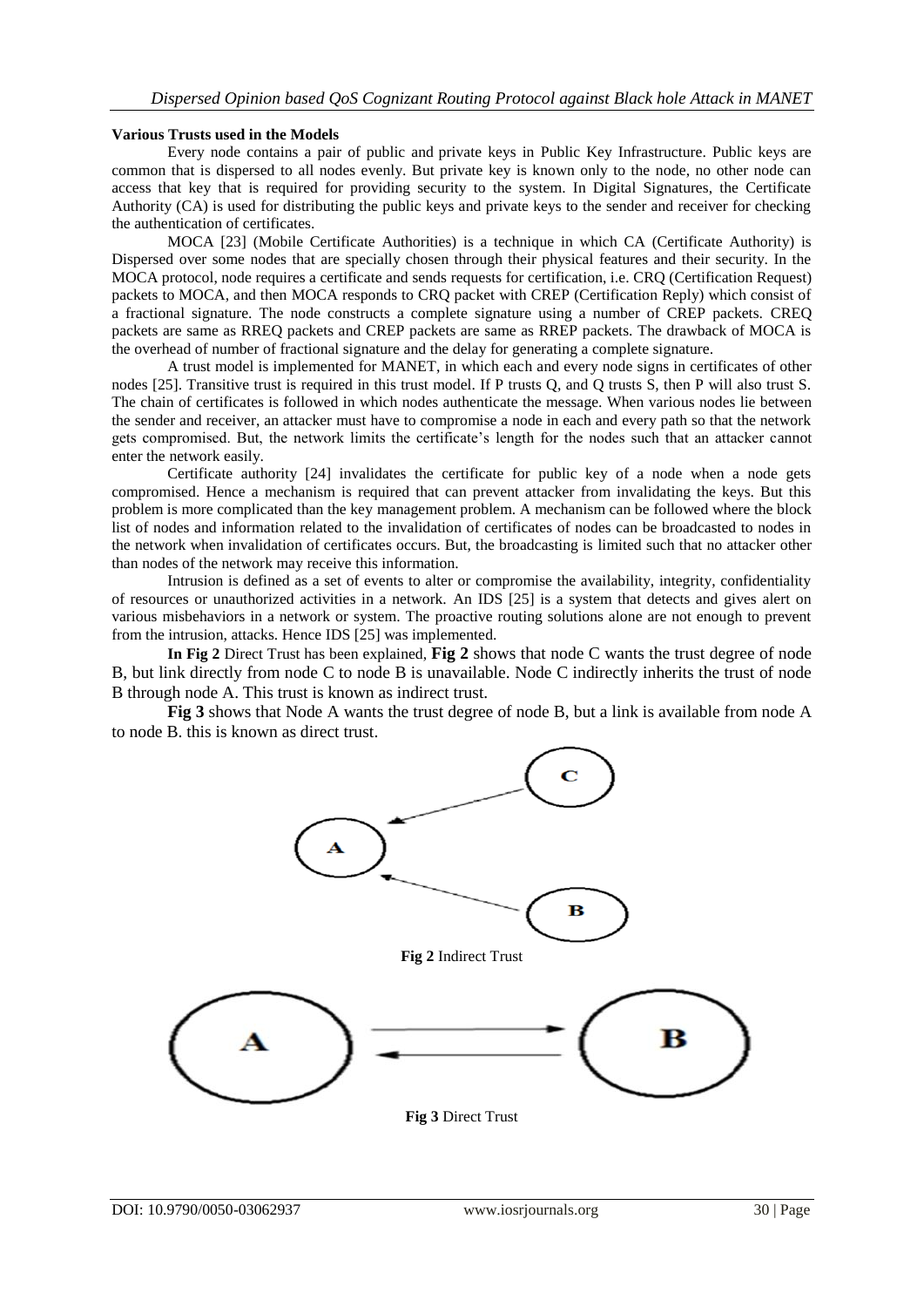## **II. Proposed Work**

Mobile ad-hoc network is a temporary autonomous network system, where every communication takes place in trust basis, but does not guarantees that our data will be successfully delivered to a legitimate user. Before this proposal we studied number of papers related to quality of service, trust mechanism, reliability and security against different attacks in MANET, but they does not cover all aspects of network parameters and also identifies that some improvement is needed in the existing work. Therefore, in the proposed approach we design a Dispersed trust methodology that achieves the QoS requirement for reliable service. In Dispersed trust mechanism every node watch the activity of neighbor nodes and calculate the trust level based on data received and forwarding criteria, whereas the trust level ranges between 0 to 1. The trust factor by every neighbor nodes are calculated by timely manner, and combine the trust level of particular node (suspicious) in the single area (whose reliability or trust level all the node set initially 1), that node calculates average trust value of particular node (suspicious) and while trust values lower than the fifty percentage so further that is under second time (suspicious) re-watch the node and similar property exist than block that particular node else trust level increases. That work collaboratively calculates the node trust and time to time increase trust level of the node and helps to identify attacker node. In our approach trust level calculated against the black hole attack, here trust level cannot decrease until data has drop by network depended reasons i.e. congestion, collision, MAC error etc. Proposed approach provides the reliable path from sender to receiver with all aspect of QoS requirements. That increases the packet delivery ratio, packet received & attack detection ratio of the network.

In **Fig. 4**, trust management consists of four elements i.e. trust calculation, trust estimation, trust establishment, and trust updation.



ATION

# **III. Proposed Algorithm**

#### # CALCULATE **DTQR Input:**

Mn: Set of Mobile Nodes Sn: Suspicious Nodes n<sub>n</sub>: Set of Neighbor Nodes D: Set as trust calculator node Tx: Transmitter node  $R_{x}$ : Receiver node In: Set of intermediate nodes msend: Mis Detected tsend: Trusted Send P<sub>tf</sub>: Number of Packets Forwarded. Pt<sub>r</sub>: Number of Packets Received  $T_{dc}$ r= Decreased Trust  $T_{nl}$ : New Trust Level Time Start= $T_{start}$ Time  $End=T_{end}$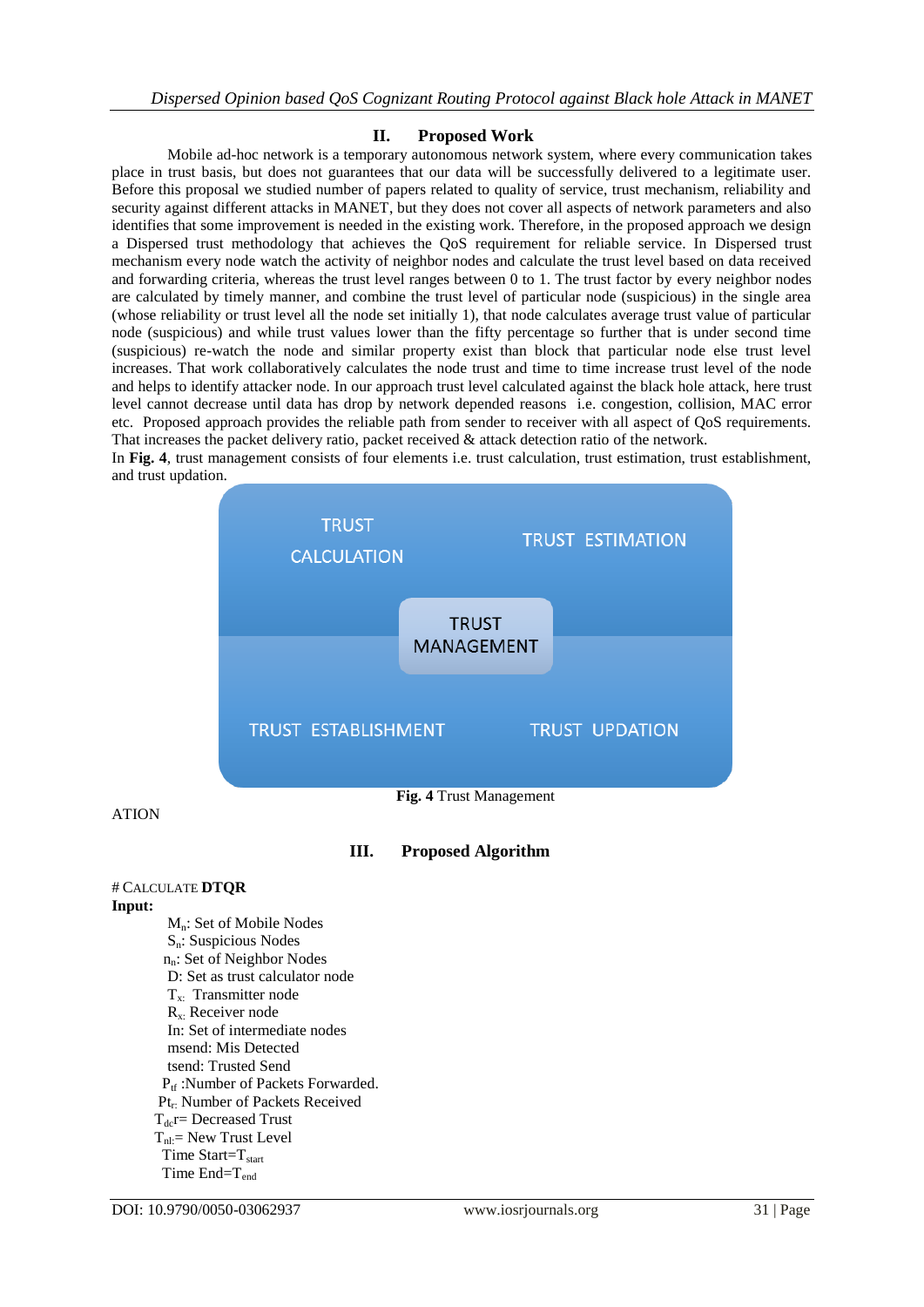# **Output:**

Attacker node information, PDR, Receives and Sends Information  $T \leftarrow$  execute-route  $(T_x, R_x, DTQR)$ 1. # DTQR algorithm 2. Begin 3. Initiate  $T_x \leftarrow \text{execute-route}(T_x, R_x, DTQR)$ <br>4. **While** ( $M_n = \text{in range}$ ) **While** ( $M_n = in range$ ) 5. **do**  6. { 7.  $I_n \leftarrow$  receives routing packets<br>8. For each  $I_n$  in range,  $n_n$  watch 8. For each  $I_n$  in range,  $n_n$  watch the  $I_x$  and set  $S_n$ <br>9. While  $S_n \neq R_x$ **While**  $S_n \neq R_x$  **do** 10. **do** 11. { Calculate Trust of  $S_n$ :  $(P_{tf}/Pt_r)$ <br>12. **If**  $(R_r = S_n)$  **then** If  $(R_x = S_n)$  then  $13.14.$ 14. Send Ack to  $_{Tx}$  node<br>15. Call data-pkt() Call data-pkt() 16. **Else** 17.  $R_x$  not in zone 18. } 19. **}** 20. **}** 21. Data-pkt $(T_x, R_x, \text{pkt})$ 22. { 23. Count = $1$ 24. **If** path is available **then** 25. { 26. All node in path set  $S_n$ <br>27.  $n_g$  watch  $S_n$  node  $n_g$  watch  $S_n$  node 28. } 29.  $\{30.}$ **While** Packet incoming S<sub>n</sub> **do** 31. **do**  $32.33.$ **If**  $S_n$  receives && pkt-forward  $\neq$  true **then** 34. **{** 35.  $T_{dc}r = S_{old-trust} - P_{tf}/Pt_r$ <br>36.  $S_n \leftarrow T_{nl}$  $S_n \leftarrow T_{nl}$ 37. **Else**  38. **{** 39. Increase-trust = S-old-trust + ( $P_{tf}/Pt_r$ )<br>40.  $S_n \leftarrow$  new-trust-level  $S_n$   $\leftarrow$  new-trust-level 41. **}** 42. **}** 43. all  $n_n$  calculate separately trust level of  $S_n$  node 44.  $n_n$  send trust report to D node<br>45. D calculate average trust leve D calculate average trust level of  $n_g$  for S node 46. } 47. **While** count <= 2 48. **do** 49. { 50. Re-calculate the trust of S 51. Increment count 52. } 53. **If** count  $= 2 \&&$  trust level of  $S_n < 0.5$  then 54. **{** 55. Block the  $S_n$  and set attacker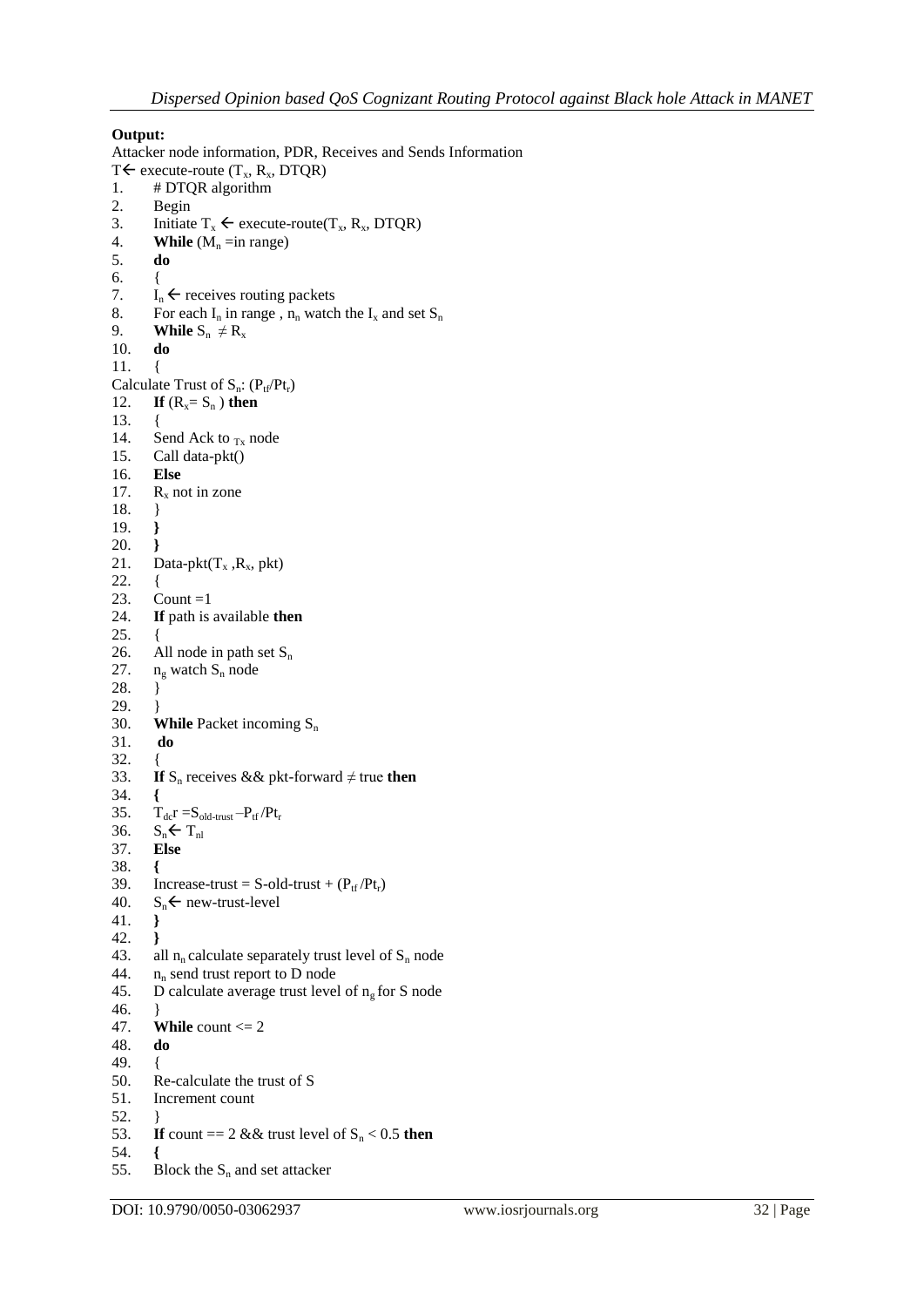56. **Else**

- Enter  $S_n$  in trusted group
- 58. }
- 59. **Calculate PDR =**  $(P_{tr}/P_{tr})*100$ <br>60. Packet Duration =  $T_{end}$   $T_{start}$ ;
- Packet Duration =  $T_{end}$   $T_{start}$ ;
- 61. **if** packet\_duration > 0 **then**
- 62. sum  $+=$  packet\_duration;
- 63. recvnum++;
- 64. Attack% =  $[100-(\text{msends/tsend})*100]$ ;
- 65. }
- 66. End

## **IV. Simulation Parameters**

In this work, the performance analysis is done in MANET (Mobile ad-hoc Network) that is based on IEEE 802.11b MAC layer. The simulation is done under saturated Condition. The Simulation is performed using NS-2.31. The number of nodes present in the network is defined previously i.e. 50 nodes. When simulation is performed in the simulation area of 800 m  $*800$  m, the mobile nodes move randomly in any direction. The routing protocol used is DTQR that is based on AODV protocol. The routing is performed in presence of malicious nodes under the black hole attack. The UDP/CBR [5] is used as transport protocol/ traffic source. The simulation is performed till 900s. 7 simulations each of 150 s are run during each performance factor. In simulation, the following time has been taken 0 s, 150 s, 300 s, 450 s, 600 s, 750 s, 900 s. The packet size is 512 bytes and uses random way mobility model. The five performance plots is compared i.e. Simulation time vs. packet delivery ratio, Simulation time vs. receiving packets at destination nodes, Simulation time vs. end-to-end delay, Simulation time vs. detection ratio of malicious nodes, Simulation time vs. routing packet overhead.

The trust value update improves the performance of the network and trustworthiness of nodes. The trust table is maintained for every node; hence no malicious nodes enter the network. Each simulation is repeated 50 times and average results are calculated.

**Table 1:** Table of Simulation Parameters, It shows the simulation parameters that have been used in the mobile ad-hoc network for performing the simulation. In the following parameters, the performance is analyzed in the network.

| IIU WULA.             |  |  |  |  |
|-----------------------|--|--|--|--|
| <b>Values</b>         |  |  |  |  |
| 800 m *800 m          |  |  |  |  |
| 900 s                 |  |  |  |  |
| 50                    |  |  |  |  |
| 2                     |  |  |  |  |
| CBR/UDP               |  |  |  |  |
| 512 Bytes             |  |  |  |  |
| $250 \text{ m}$       |  |  |  |  |
| $20 \text{ m/s}$      |  |  |  |  |
| 0.5                   |  |  |  |  |
| 1 s                   |  |  |  |  |
| IEEE 802.11b          |  |  |  |  |
| Random Waypoint Model |  |  |  |  |
|                       |  |  |  |  |

# **V. Results & Analysis**

**5.1 Detailed Results**: In this proposed work, we compare the DTQR with other protocols: TQR and Watchdog-DSR. TQR is a routing protocol that uses AODV protocol with trust and QoS constraints that improves packet delivery ratio, end-to-end delay. Watchdog DSR uses DSR routing protocol and Watchdog mechanism is used for detecting the malicious nodes in the network.

**5.1.1 Packet Delivery Ratio:** The ratio of total number of packets received by a node to the total number of packets sent from source. The Packet delivery ratio in routing protocols increases slowly as the simulation time increases since in trust–based model, source nodes only selects trusted and nodes present in optimal route and the Packet delivery ratio is enhanced. The packet delivery ratio is seen well in DTQR than in Watchdog-DSR and TQR. The PDR is better as Watchdog-DSR and DTQR is based on AODV protocol. And TQR is based on trust calculation implemented on it.

Packet Delivery Ratio  $(PDR) = \frac{Number of Data packets Received by a destination node(D)}{100} * 100$ Number of Data packets sent by a source node(S)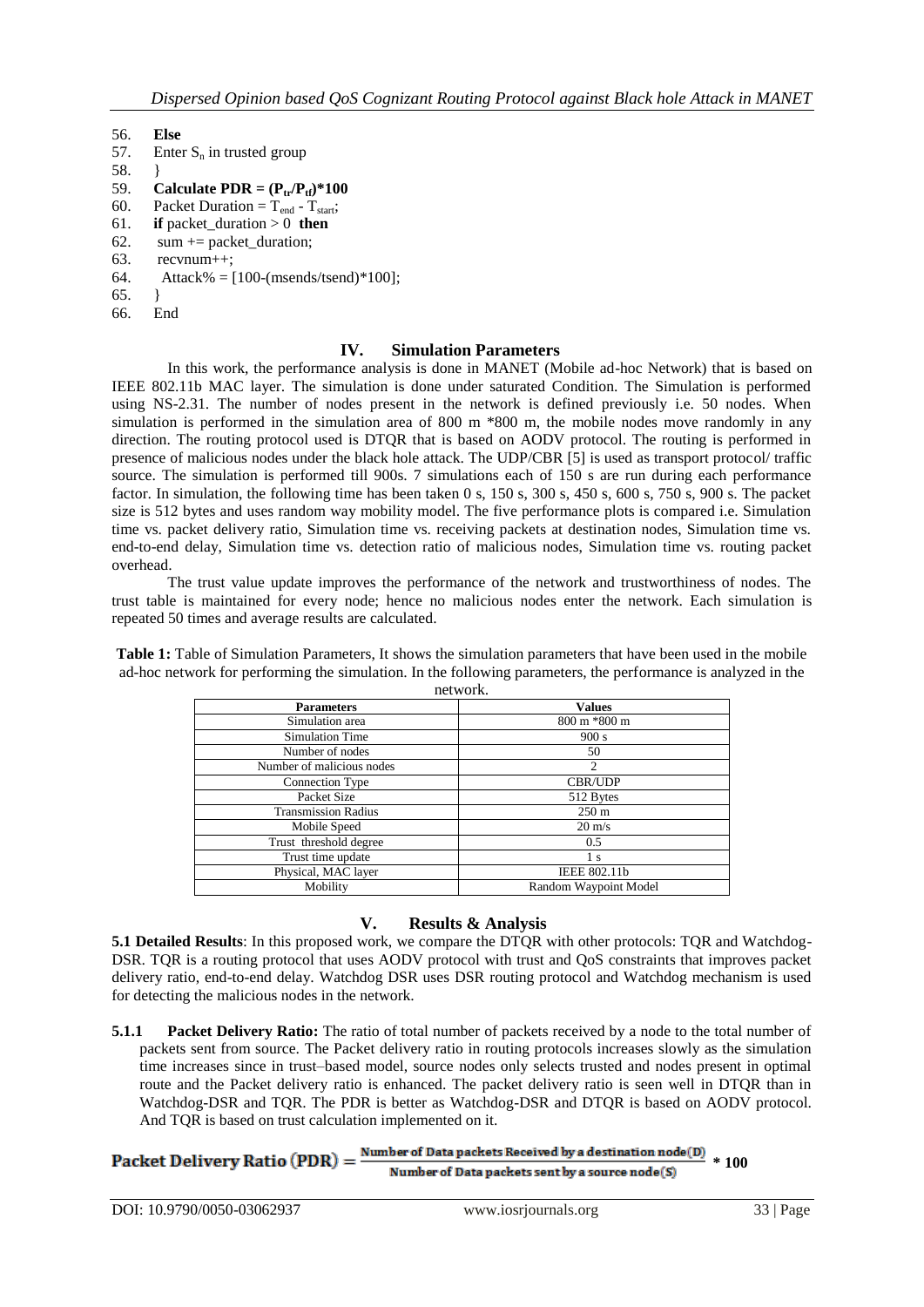| Time (in secs) | <b>Packet Delivery Ratio</b> |            |                       |
|----------------|------------------------------|------------|-----------------------|
|                | <b>DTOR</b>                  | <b>TOR</b> | <b>Watch Dog- DSR</b> |
|                |                              |            |                       |
| 150            | 46.02                        | 41.02      | 37.07                 |
| 300            | 59.87                        | 55.59      | 51.30                 |
| 450            | 76.97                        | 68.51      | 60.86                 |
| 600            | 84.05                        | 70.67      | 66.32                 |
| 750            | 89.92                        | 87.23      | 74.35                 |
| 900            | 97.88                        | 93.50      | 73.39                 |

**5.1.2 Receiving Packets at Destination nodes:** The ratio of total packets sent from a source node to destination to the total packets received by the destination node. Source nodes send data packets to the destination nodes through routing protocols. In the above table, we compare the Data packets received through the routing protocols DTQR, TQR, Watch Dog-DSR. We can see that the maximum data packets can be received through our proposed algorithm, DTQR.

The sending packets to these protocols are as follows:

| Time (in secs) | <b>Sent Data Packets</b> |
|----------------|--------------------------|
|                |                          |
| 150            | 7498.00                  |
| 300            | 15111.02                 |
| 450            | 22730.01                 |
| 600            | 30349.02                 |
| 750            | 37969.04                 |
| 900            | 45589.02                 |

| Time(in secs) | <b>Received Packets by Nodes</b> |            |                      |
|---------------|----------------------------------|------------|----------------------|
|               | <b>DTOR</b>                      | <b>TOR</b> | <b>Watch Dog-DSR</b> |
|               |                                  |            |                      |
| 150           | 3376.00                          | 2998.00    | 2699.00              |
| 300           | 8889.00                          | 8248.00    | 7588.00              |
| 450           | 17248.00                         | 15098.00   | 13579.00             |
| 600           | 25194.00                         | 21112.00   | 19792.00             |
| 750           | 33689.00                         | 32724.00   | 27809.00             |
| 900           | 44123.00                         | 42123.00   | 32949.00             |

**5.1.3 Detection Ratio of Malicious Nodes:** Detection Ratio is defined as the ratio of number of the detected malicious nodes to the total number of malicious nodes present in the network or topology. As Watchdog-DSR and TQR is also good in mitigating the malicious nodes. The detection ratio of DTQR is good than TQR and Watchdog-DSR. The detection ratio of routing protocols increases as the simulation speed increases. DTQR is capable of mitigating the malicious nodes more accurately.

**Detection Ratio of Malicious Nodes**: the ratio of number of malicious nodes detected to the actual number of malicious nodes is termed as detection ratio.

# **Number of Detected malicious nodes**

Detection ratio of malicious nodes = **Total Number of Malicious nodes in the network** 

| Time (in secs) | <b>Detection Ratio of Malicious Nodes</b> |            |                       |
|----------------|-------------------------------------------|------------|-----------------------|
|                | <b>DTOR</b>                               | <b>TOR</b> | <b>Watch Dog- DSR</b> |
|                |                                           |            |                       |
| 150            | 64.60                                     | 57.66      | 53.00                 |
| 300            | 78.96                                     | 73.47      | 68.77                 |
| 450            | 83.00                                     | 79.82      | 74.53                 |
| 600            | 89.82                                     | 86.43      | 76.09                 |
| 750            | 94.69                                     | 91.93      | 85.33                 |
| 900            | 102.00                                    | 96.34      | 85.34                 |

# **5.2 Analysis of Results:**

**Fig 5** shows variation in Packet Delivery Ratio. DTQR is compared with Watchdog-DSR and TQR and results show that DTQR shows better results than Watchdog-DSR and TQR.

**Fig 6** shows variation in data receiving packets. DTQR shows better performance than Watchdog-DSR and TQR.

**Fig 7** shows detection ratio of malicious nodes through these protocols. DTQR shows better performance than Watchdog-DSR and TQR protocols.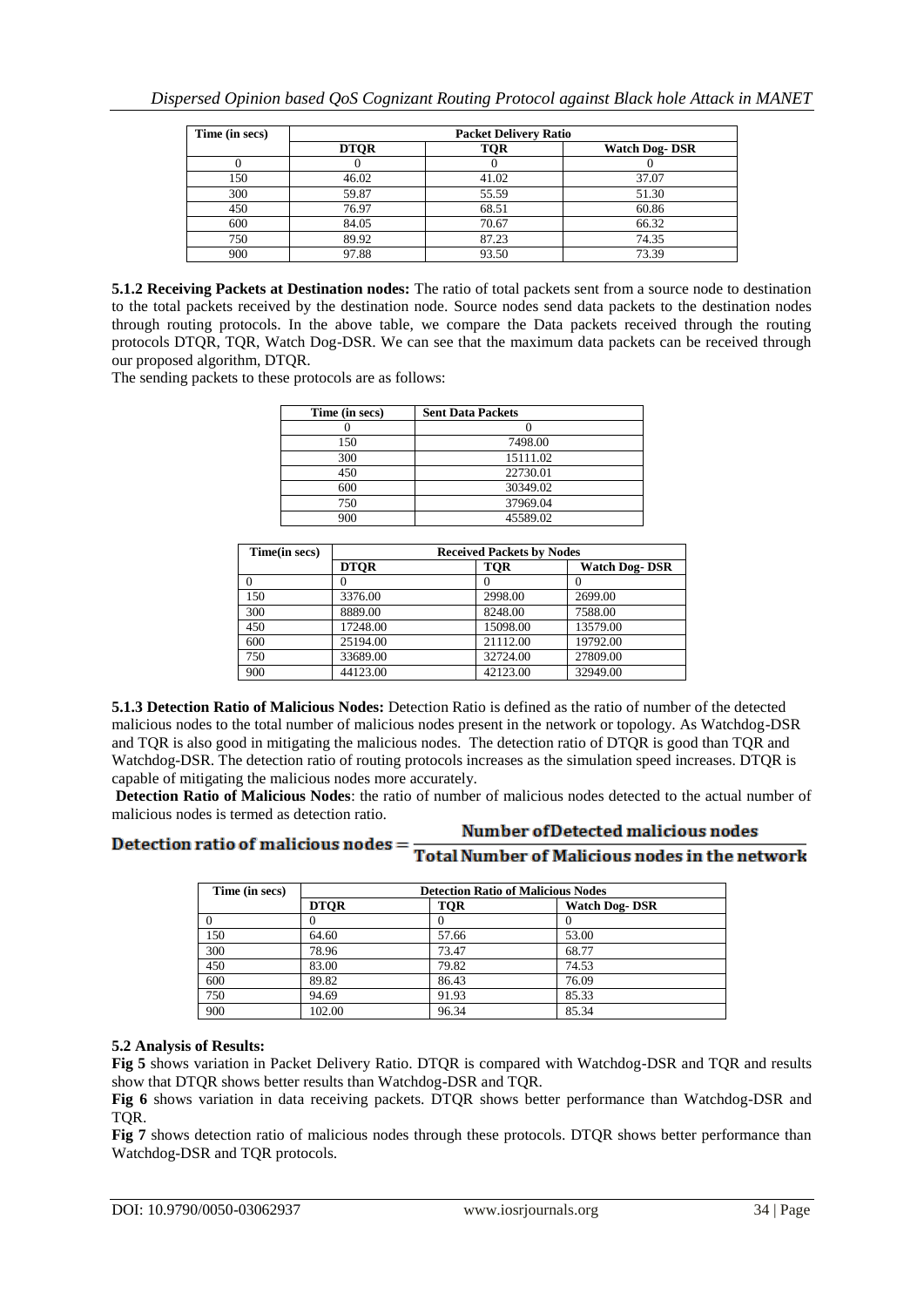









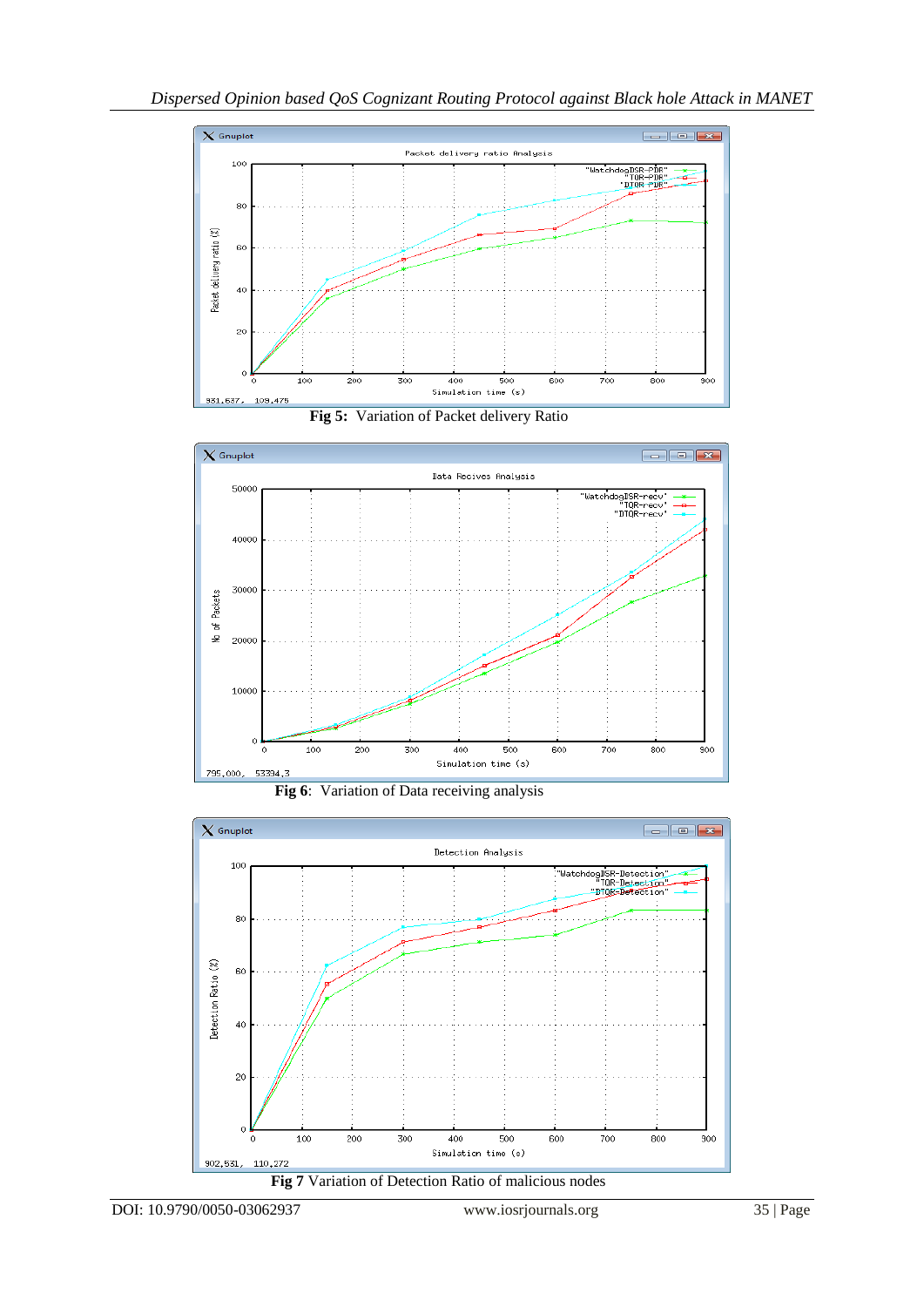The simulation is done under saturated Condition. The saturation condition determines that the sender node S always has a data packet to send to its intermediate nodes, and the buffer is non-empty. The mobile nodes are dispersed randomly in the network. The simulation used in the network simulator is random way mobility model. The random way mobility model is used commonly in experiments and simulations. Before simulation is performed the node chooses the area for simulation and chooses x and y coordinates. Once all the nodes are set in the network, the simulation is performed. When the simulation starts, it simulates for various time duration till 900s. The performance of DTQR protocol is performed in the basis of packet delivery ratio, receiving data packets analysis, end-to-end delay analysis and detection ratio of malicious nodes and routing packet analysis with respect to the simulation time. Our approach improves the throughput by. It is analyzed and computed that as the packet delivery ratio increases, the throughput also increases. And hence DTQR is better and provides better packet delivery ratio than TQR and Watchdog-DSR.

#### **VI. Conclusions**

In the proposed work, a trust mechanism based on Ad-Hoc on Demand Routing protocol termed as DTQR (Dispersed QoS aware Trust based routing protocol) is implemented. The proposed work uses Watchdog mechanism that is a higher implementation of Intrusion Detection System (IDS). DTQR detects the malicious nodes present in the network and improves the packet delivery ratio and packet receiving ratio and computes the trustworthiness of the nodes at various parameters. The DTQR protocol is implemented using NS-2 simulator based on AODV protocol and is compared with Watchdog-DSR and TQR in the presence of malicious nodes in the network. DTQR shows beat performance for the above parameters in the simulation. Through DTQR protocol, we can choose a best trusted path with trusted nodes and QoS constraints.

Dispersed Trust Based QoS aware routing protocol (DTQR) is compared with the Watchdog- DSR and TQR protocol on the basis of detection ratio, packet delivery ratio, packet receiving ratio while increasing the mobility of the network as well as increasing the malicious nodes in the network. It is observed that the proposed protocol performs better then Watchdog- DSR and TQR.

In our future work, we can compare the DTQR protocol with existing protocols and improve the performance using key management techniques and secure routing.

#### **References**

- [1]. B Wang, X Chen, W Chang, A Light- Weight Trust-Based QoS Routing Algorithm for Ad Hoc Networks, International Journal of Pervasive and Mobile Computing, Elsevier, 13 (2), 2014, 164-180.
- [2]. Chintan Kanani, A. Sinhal, Ant Colony Optimization based modified AOMDV for multipath routing in MANET, International Journal of Computer Application, 82 (10), 2013, 14-19.
- [3]. R.K. Bara, J.K. Mandala and M.M Singh, QoS of MANET through trust based AODV routing protocol by exclusive of Black hole attack, First International Conference on Computational Intelligence: Modeling Techniques and Applications (CIMTA), Procardia Technology, Elsevier, Nirjuli, Arunachal Pradesh, India, 2013, 530-537.
- [4]. Menaka, Dr. V. Ranganathan, A survey of trust related protocols for mobile Ad-hoc networks, International Journal of Emerging Technology and Advanced Engineering Journal (IJETAR), 3(4), April 2013, 903-910.
- [5]. Dr. K. Thirunadana, Sikamani, D. Santhosh Kumar, Efficient and secure trust based ad hoc routing in MANET, Current Trends in Engineering and Technology (ICCTET), 2013, 255-258.
- [6]. K. Govindan, P. Mohapatra, Trust computations and trust dynamics in Mobile ad hoc networks: a survey, IEEE Communications Surveys and Tutorials 14, 2012, 279-298.
- [7]. G.M. Kaur, K. Kumar, QoS Routing Protocols for Mobile Ad-hoc Networks: a Survey, IJWMC 5, 2012, 107-118.
- [8]. P. V Krishna, V. Saritha, et. al, Quality of service enabled ant colony-based Multipath Routing for Mobile Ad-hoc networks, IET Communications 6, 2012, 76-83.
- [9]. A Menaka Pushpa, Trust based Secure routing in AODV routing protocol', Published in IEEE, Page 1-6, 2009. [10]. S. Lu, L. Li, and K. Yan Lam, L. Jia, SAODV: A MANET routing protocol that can withstand Black Hole atta
- [10]. S. Lu, L. Li, and K. Yan Lam, L. Jia, SAODV: A MANET routing protocol that can withstand Black Hole attack, Published in IEEE ICCIS, 2009, 421-425.
- A. Khokhar, L.Abusalah, M Guizani, A survey of secure mobile ad-hoc routing protocols, IEEE Communication in Surveys & Tutorials 19, 2008, 78-93.
- [11]. A. Pirzada, A Datta, C McDonald, Incorporating trust and reputation in the DSR protocol for dependable routing, Elsevier, Science Direct, Computer Communications & SCSSE,29, 2005, 2806-2821.
- [12]. C Liu, J. Kaiser, A survey of Mobile ad hoc network routing protocols, University of Magdeburg, 2005, 1-36.
- [13]. L Khelladi, D Djenouri , N Badache, A survey of security issues in mobile ad hoc and sensor networks, IEEE Communication Surveys and Tutorials, 2005, 2-28.
- [14]. Wendi, L Chen, B Heinzelman, "QoS-aware routing based on bandwidth estimation for mobile ad hoc networks", Published in IEEE Communication, 2005, 561-572.
- [15]. A Perrig, Y hu, A Survey of secure wireless ad-hoc routing, IEEE Computer Society, 2, 2004, 28-39.
- [16]. Y C Hu, A Perrig, and D B Johnson, Ariadne: A secure on-demand routing protocol for ad hoc networks, 8th Annual IICMCN, Mobicom, 2002, 12-23.
- [17]. S. Chakrabarti, Amitabh Mishra, QoS issues in ad- hoc, Wireless Networks, Published in IEEE Communications, 2001, 142-148.
- [18]. K Lai, S Marti, M Baker, Mitigating routing misbehavior in mobile ad hoc network, published in Proceedings of 6th annual ACM and IEEE, 2000, 255-265.
- [19]. Rinzboorg, N. Asokan, Key Agreement in ad hoc networks, Published in computer Communication, 23, 2000, 1627-1637.